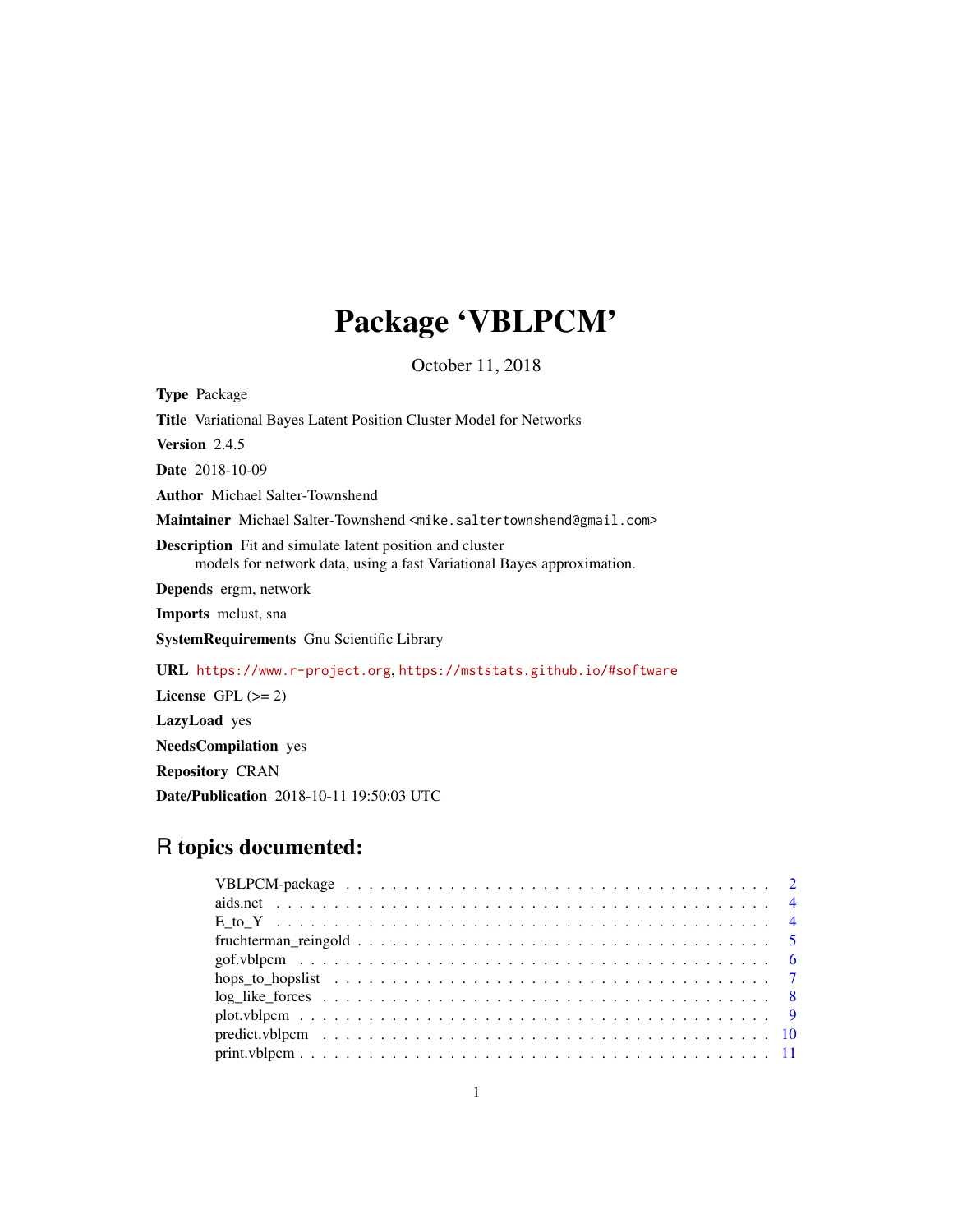<span id="page-1-0"></span>

| Index | 23 |
|-------|----|
|       |    |
|       |    |
|       |    |
|       |    |
|       |    |
|       |    |
|       |    |
|       |    |
|       |    |
|       |    |
|       |    |
|       |    |
|       |    |
|       |    |

VBLPCM-package *VBLPCM: Variational Bayes for the Latent Position Cluster Model for networks*

# Description

A faster approximate alternative to using latentnet. Interfaces C code to fit a Variational Bayes approximation to the posterior for the Latent Position Cluster Model for networks.

# Details

| Package:  | <b>VBLPCM</b> |
|-----------|---------------|
| Type:     | Package       |
| Version:  | 2.4.5         |
| Date:     | 2018-10-09    |
| License:  | $GPL$ $(>=2)$ |
| LazyLoad: | yes           |

This package is designed to be used as an alternative to the latentnet package when network size computationally prohibits latentnet. It uses a Variational Bayesian Expectation Maximisation algorithm to compute a closed-form approximation to the posterior that the ergmm function in latentnet samples from. It may be thought of as an intermediary approximation that is more accurate than the two-stage MLE fit provided by latentnet but a faster approximation to the MCMC sampler provided by latentnet. In fact, the VB iterations also converge quicker than the two-stage MLE.

VBLPCM can also take advantage of the stratified sampler of Adrian Raftery, Xiaoyue Niu, Peter Hoff and Ka Yee Yeung. This approximation to the (log)likelihood allows for even larger networks to be analysed (see tech report below). Rather than using a fixed number of "controls" per geodesic distance we set a probability of sampling each non-link at each level.

We also provide four choices of model; these are "plain" and three with random node-specific social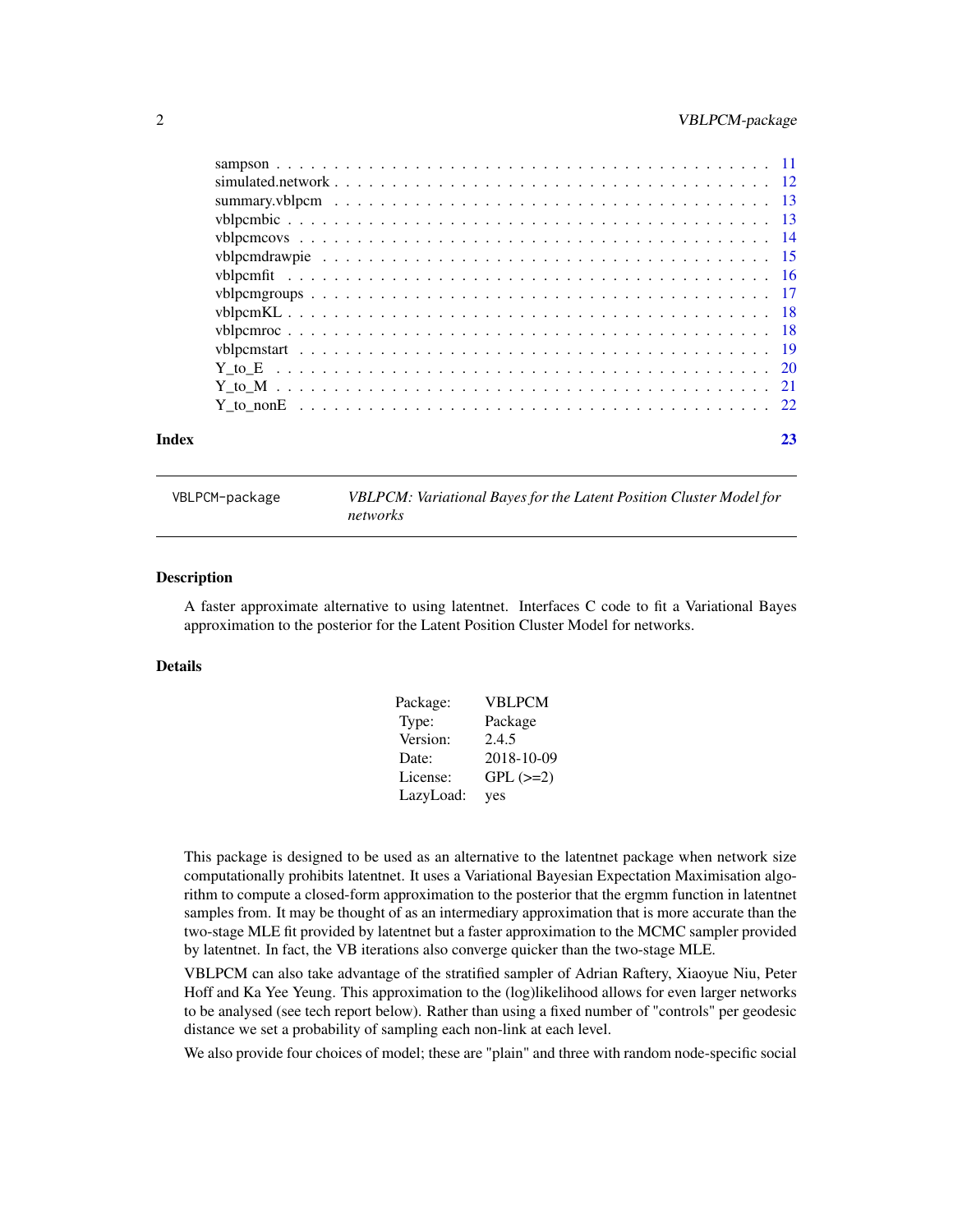#### <span id="page-2-0"></span>VBLPCM-package 3

effects. "rsender" for sender random effects, "rreceiver" for receiver random effects and "rsocial" for both. For undirected networks only "plain" or "rsocial" may be chosen.

#### References

Michael Salter-Townshend and Thomas Brendan Murphy (2013). "Variational Bayesian Inference for the Latent Position Cluster Model." Computational Statistics and Data Analysis, volume 57, number 1, pages 661-671. DOI=10.1016/j.csda.2012.08.004

Pavel N. Krivitsky and Mark S. Handcock (2008). "Fitting Latent Cluster Models for Social Networks with latentnet." Journal of Statistical Software, number 5, volume 24, pages 1-23.

Mark S. Handcock, Adrian E. Raftery and Jeremy Tantrum (2007). "Model-Based Clustering for Social Networks." Journal of the Royal Statistical Society: Series A (Statistics in Society), 170(2), 301-354.

Adrian Raftery, Xiaoyue Niu, Peter Hoff and Ka Yee Yeung (2012). "Fast Inference for the Latent Space Network Model Using a Case-Control Approximate Likelihood." Journal of Computational and Graphical Statistics. doi: 10.1080/10618600.2012.679240

Sucharita Gopal (2007). "The Evolving Social Geography of Blogs" Societies and Cities in the Age of Instant Access Berlin:Springer, 275–294

#### See Also

[vblpcmstart](#page-18-1) [vblpcmfit](#page-15-1)

# Examples

```
### Sampson's monks with sender random effects ###
data(sampson,package="VBLPCM")
v.start<-vblpcmstart(samplike,G=3,model="rreceiver",LSTEPS=1e3)
v.fit<-vblpcmfit(v.start,STEPS=20)
### plot the mean posterior positions ###
plot(v.fit, R2=0.05,main="Sampson's Monks: VB with Receiver Random Effects")
### Who's in each group? ###
vblpcmgroups(v.fit)
### Look at a goodness-of-fit plot ###
plot(gof(v.fit,GOF=~distance))
### create a matrix of link posterior probabilities given the fitted model ###
probs<-predict.vblpcm(v.fit)
### create a boxplot goodness-of-fit graphic ###
```

```
boxplot(split(probs,as.sociomatrix(samplike)))
```

```
### run a bigger example, using the likelihood sampler set to 0.1 ###
### ## Not run:
## data(aids,package="VBLPCM")
## v.start<-vblpcmstart(aids.net,G=7,model="rsender",d=3)
## use the case-control sampler with 10 controls per case
## v.fit<-vblpcmfit(v.start,NC=10)
### plot the mean posterior positions ###
```

```
## plot(v.fit, R2=0.1,main="Aids Blogs with Sender Random Effects")
```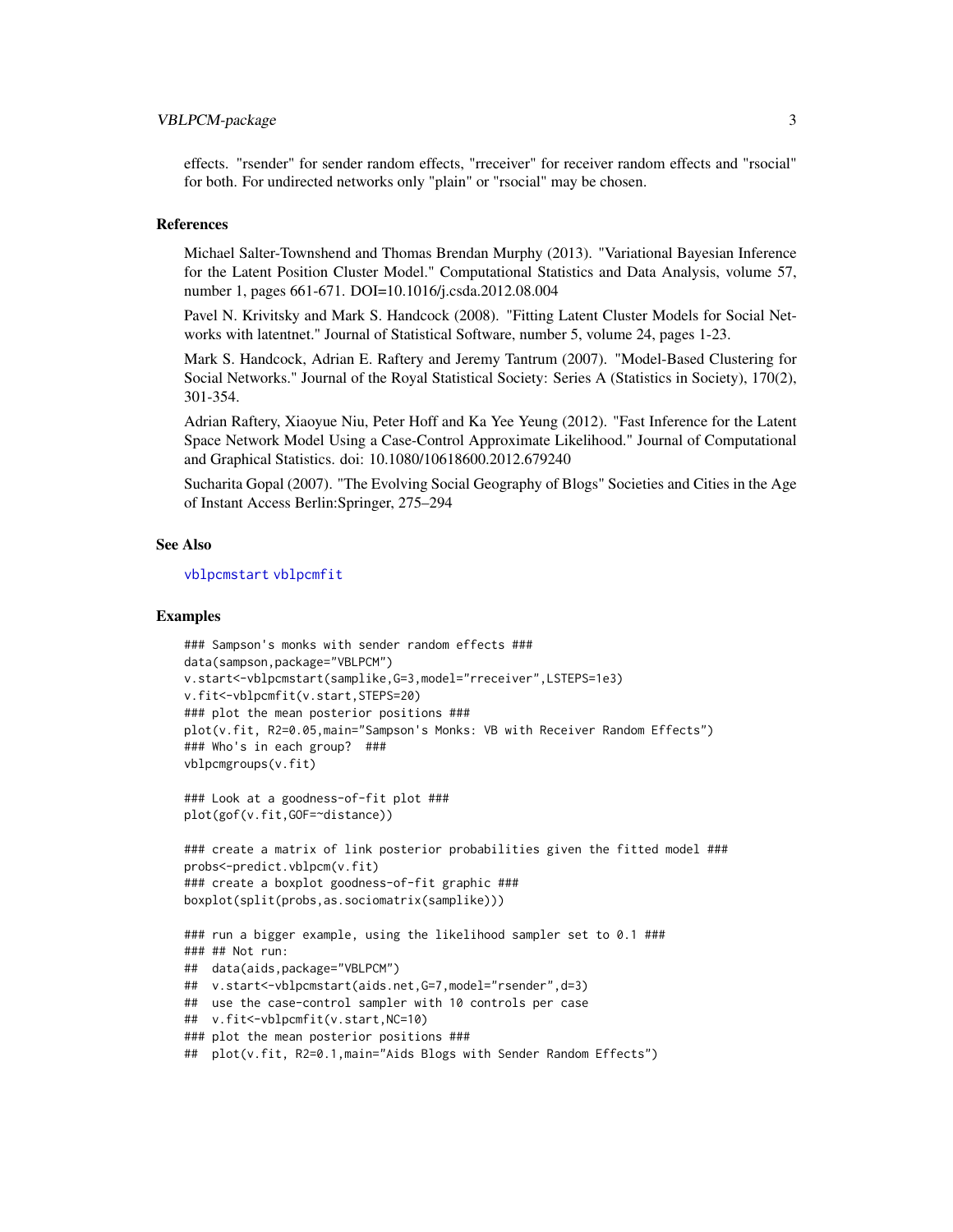```
### Use ROC / AUC to get a measure of model fit to the data ###
## vblpcmroc(v.fit)
## End(Not run)
```
aids.net *aids blogs data as a "network" object*

#### Description

Network of citations among blogs related to AIDS, patients, and their support networks, collected by Gopal, over a three-day period in August 2005. A directed graph representing the pattern of citation among 146 unique blogs related to AIDS, patients, and their support networks, collected by Gopal over a randomly selected three-day period in August 2005. Vertices correspond to blogs. A directed edge from one blog to another indicates that the former had a link to the latter in their web page (more specifically, the former refers to the latter in their so-called 'blogroll').

#### Usage

data(aids)

#### Source

http://math.bu.edu/people/kolaczyk/datasets/AIDSBlog.zip

# References

S. Gopal, "The evolving social geography of blogs," in Societies and CIties in the Age of Instant Access, H. Miller, Ed. Berlin:Springer, 2007, pp. 275-294

#### See Also

network, plot.network, VBLPCM

E\_to\_Y *create an adjacency matrix from an edgelist.*

#### Description

uses a call to C to transform edgelist to adjacency matrix.

#### Usage

E\_to\_Y(N, NE, directed, E)

<span id="page-3-0"></span>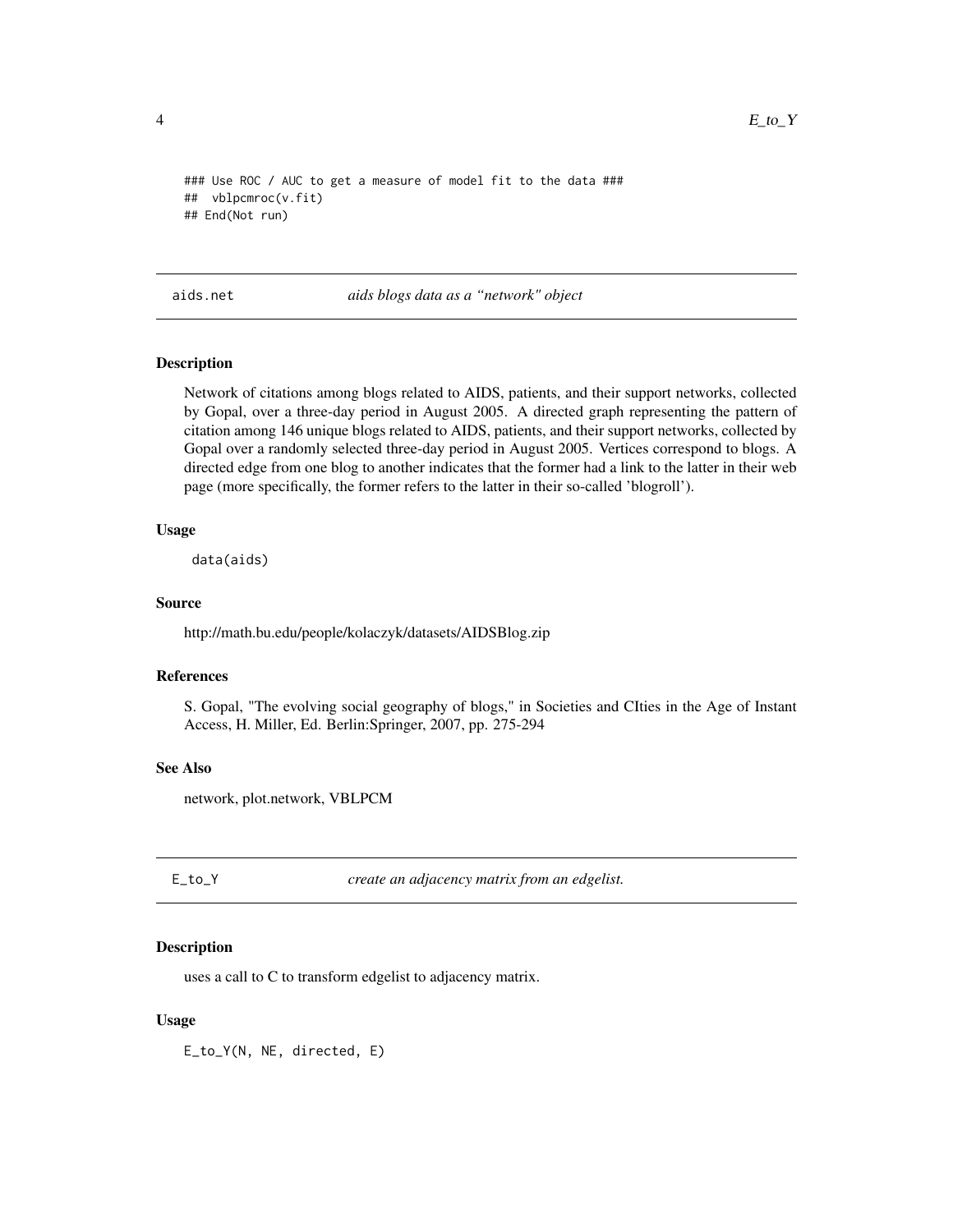# <span id="page-4-0"></span>Arguments

| N         | number of nodes                                                      |
|-----------|----------------------------------------------------------------------|
| <b>NE</b> | number of edges                                                      |
| directed  | logical indicator of directedness (TRUE=>directed, FALSE=>undirected |
|           | the input edgelist                                                   |

# Value

NxN sociomatrix / adjacency matrix

# Author(s)

Michael Salter-Townshend

# See Also

sociomatrix, Y\_to\_E

fruchterman\_reingold *Perform Fruchterman-Reingold layout of a network in 2 or more dimensions.*

# Description

This was written and incorporated into the VBLPCM package because the Fruchterman-Reingold routine in the network package only works in two dimensions.

# Usage

```
fruchterman_reingold(net, D=2, steps=1000, repulserad=N^D, m=N*(D-1),
                            volume=N*(D-1))
```
# Arguments

| net        | network object on which to perform Fruchterman-Reingold layout.         |
|------------|-------------------------------------------------------------------------|
|            | Desired dimension of the space in which to lay out the network.         |
| steps      | Number of desired iterations.                                           |
| repulserad | The radius at which repulsion and attraction of linked nodes are equal. |
| m          | The maximum change in position per iteration.                           |
| volume     | The volume of space within which to position the nodes.                 |

# Value

An N\*D matrix of coordinates.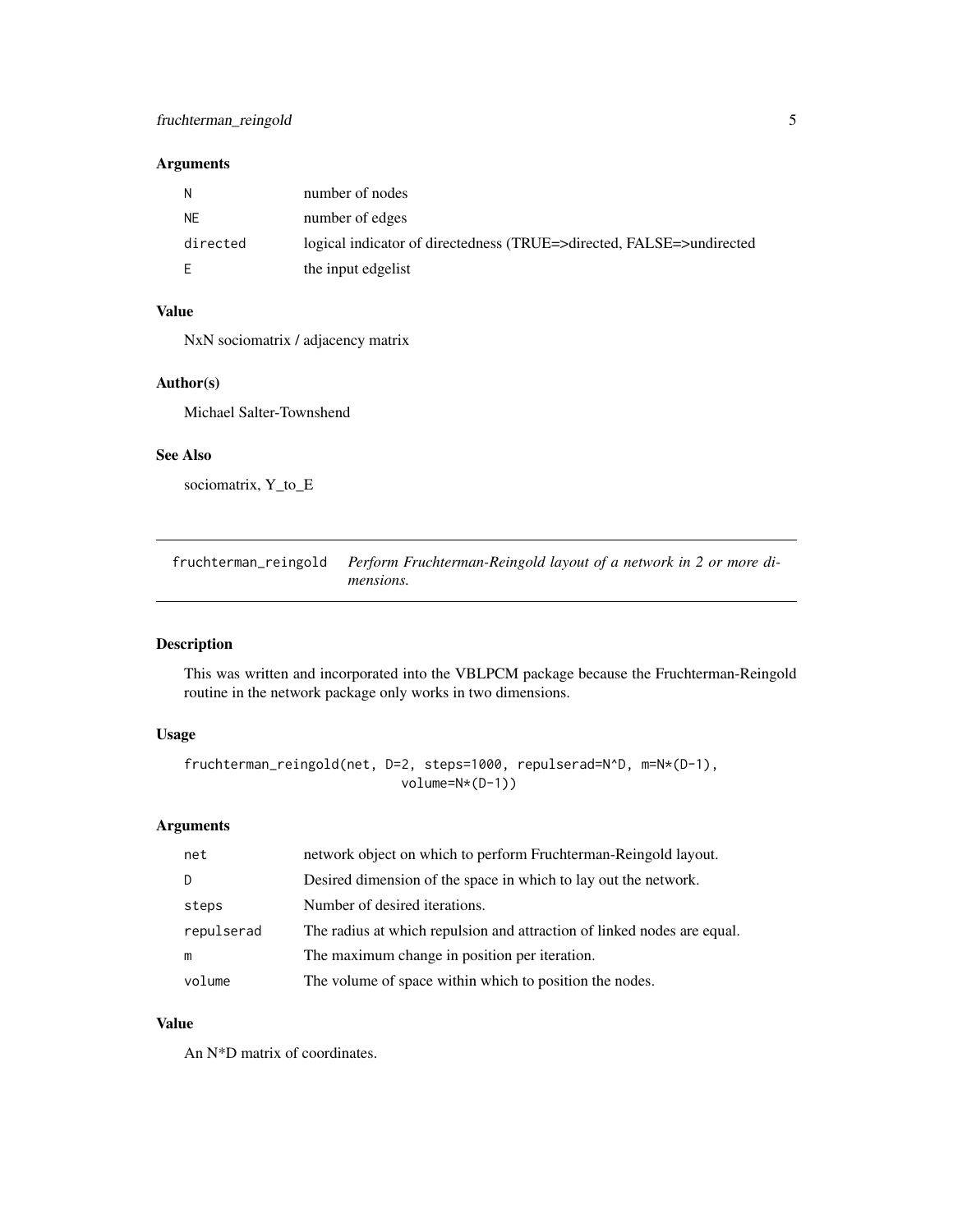# Author(s)

Michael Salter-Townshend

#### See Also

log\_like\_forces

# Examples

```
### 2D example
### load the aids blogs dataset
data(aids)
### perform the Fruchterman-Reingold layout
X<-fruchterman_reingold(aids.net, D=2, steps=1e3)
### plot the results
plot(X)
### 3D example
### load the aids blogs dataset
data(aids)
### perform the Fruchterman-Reingold layout
X<-fruchterman_reingold(aids.net, D=3, steps=1e3)
### Not run
### plot the results in 3D
# library(rgl)
# plot3d(X)
```
gof.vblpcm *Goodness of fit based on simulations from the fitted object.*

# Description

Create a goodness of fit statistics and plots based on the degree distributions of networks simulated fitted from a fitted variational approximation.

# Usage

```
## S3 method for class 'vblpcm'
gof(object, ...,
         nsim=100,
         GOF=NULL,
         verbose=FALSE)
```

| object   | fitted VBLPCM object; usually output from vblpcmfit() or vblpcmstart() |
|----------|------------------------------------------------------------------------|
| $\cdots$ | optional arguments for lower level functions                           |
| nsim     | number of networks to simulate                                         |

<span id="page-5-0"></span>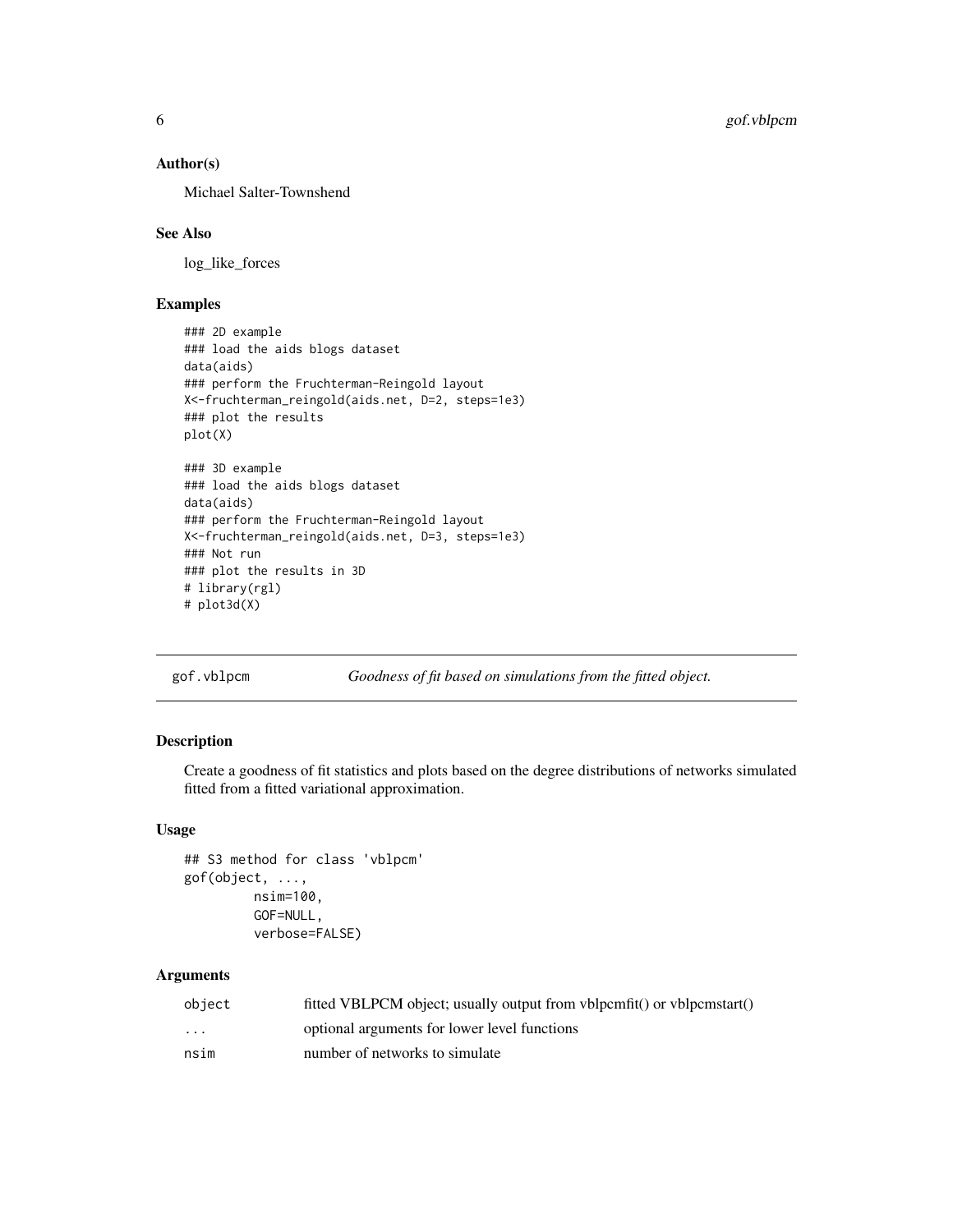<span id="page-6-0"></span>

| <b>GOF</b> | formula; an R formula object, of the form $\sim$ <model terms=""> specifying the</model> |
|------------|------------------------------------------------------------------------------------------|
|            | statistics to use to diagnosis the goodness-of-fit of the model. They do not need        |
|            | to be in the model formula specified in formula, and typically are not. Examples         |
|            | are the degree distribution ("degree"), minimum geodesic distances ("dist"), and         |
|            | shared partner distributions ("espartners" and "dspartners"). For the details on         |
|            | the possible <model terms="">, see ergm-terms.</model>                                   |
| verbose    | Provide verbose information on the progress of the simulation.                           |

# Details

A sample of graphs is randomly drawn from the posterior of the vblpcmfit() result.

A plot of the summary measures may then be plotted using plot().

#### Author(s)

Michael Salter-Townshend

# See Also

latentnet::gof.ergmm

#### Examples

```
data(sampson,package="VBLPCM")
v.start<-vblpcmstart(samplike,G=3,model="rreceiver",LSTEPS=1e3)
v.fit<-vblpcmfit(v.start,STEPS=20)
### plot the mean posterior positions
plot(v.fit, R2=0.05,main="Sampson's Monks: VB with Receiver Effects")
### Look at gof plots
plot(gof(v.fit,GOF=~distance,nsim=50))
```
hops\_to\_hopslist *create a handy matrix of vectors to store the hopslist*

#### Description

Designed for nternal use only; store the geodesic distances in a handy format Each node gets a vector in the hopslist matrix. Each row describes a node and for each row: The first diam entries state the number of nodes that are that distance away by shortest path where diam is the maximum shortest path between two nodes (the graph diameter). eg if entry 3 in row 4 is a 5 then there are exactly 5 nodes that are 4 hops away from node 3. This vector is followed by the indices of all the nodes, grouped by the length of the shortest paths.

#### Usage

hops\_to\_hopslist(hops, diam, N)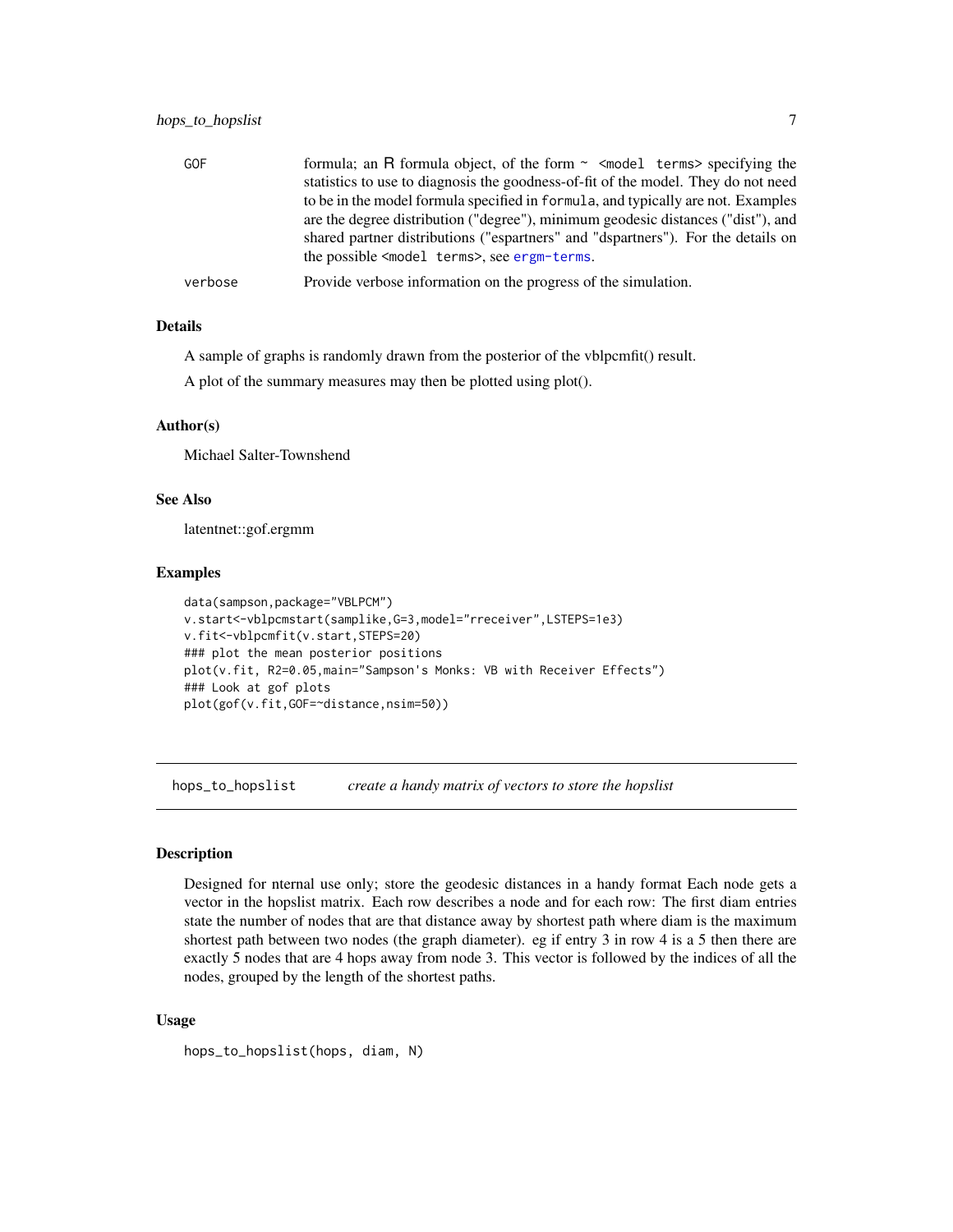# <span id="page-7-0"></span>Arguments

| hops | matrix of geodesic distances         |
|------|--------------------------------------|
| diam | diameter of the network              |
| N    | total number of nodes in the network |

# Author(s)

Michael Salter-Townshend

log\_like\_forces *create an initial configuration for the latent positions.*

# Description

This performs an iterative relaxation type algorithm to approximately find the positions of the nodes in the latent space that maximises the log-likelihood.

# Usage

log\_like\_forces(net, D, X, B, m ,steps)

# Arguments

| net      | network object on which to perform layout. |
|----------|--------------------------------------------|
|          | dimension of the latent space.             |
| $\times$ | the initial guess for X                    |
| -B       | the intercept term.                        |
| m        | usually N will suffice.                    |
| steps    | maximum number of iteration steps.         |

# Details

Usually only used internally in vblpcmstart()

#### Value

Matrix of latent positions X

# Author(s)

Michael Salter-Townshend

# See Also

igraph::layout.fruchterman.reingold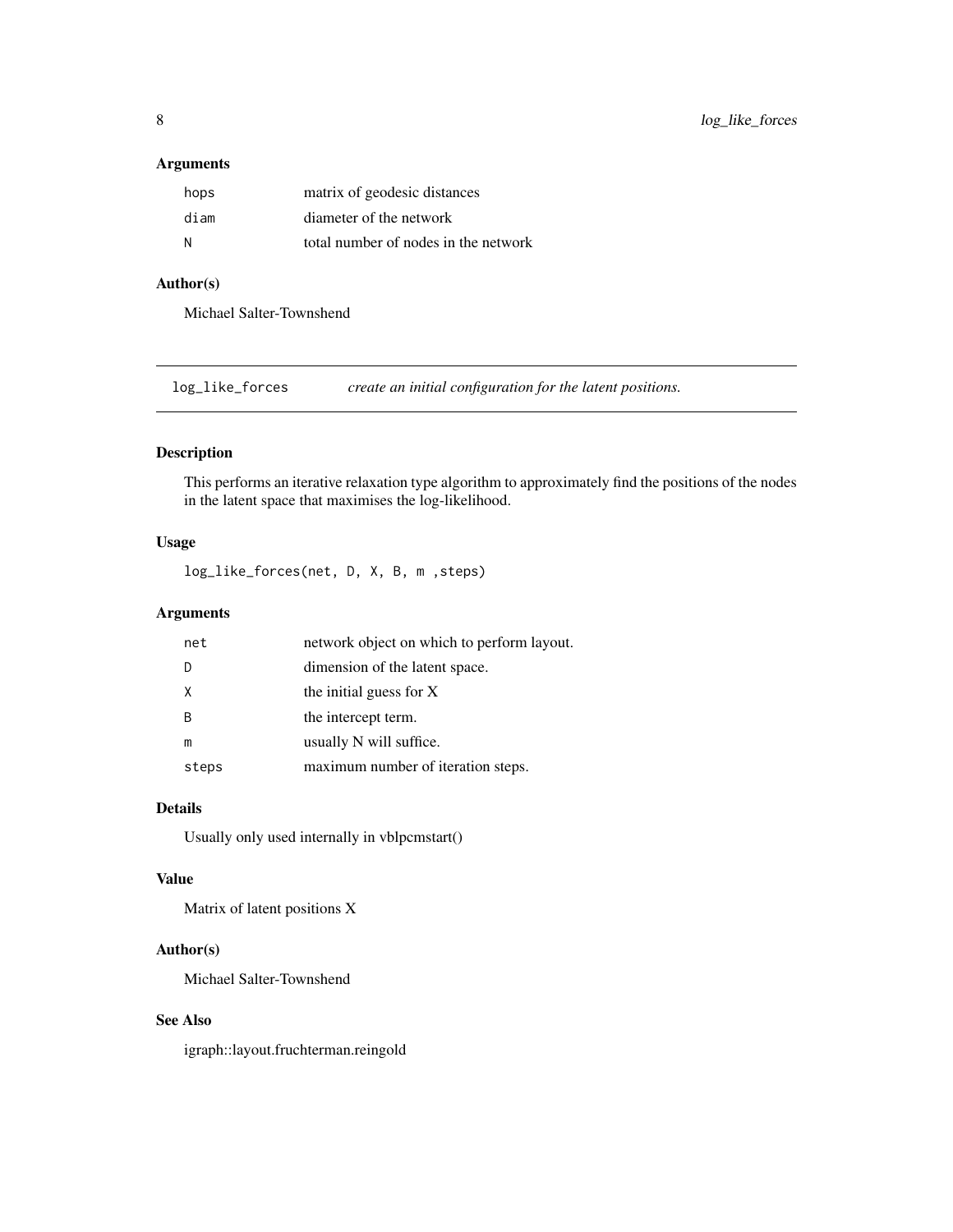# <span id="page-8-0"></span>plot.vblpcm 9

#### Examples

```
data(sampson)
N=network.size(samplike)
X=matrix(runif(N*2,-2,2),ncol=2)
XX=vblpcmcovs(N,"plain",as.sociomatrix(samplike))
out<-log_like_forces(samplike, 2, X, 0, m=N, 1e3)
plot(samplike,coord=out$X)
```
plot.vblpcm *plot the posterior latent positions and groupings and network*

# Description

Plot the network using the estimated positions with clustering. The nodes are plotted as pie-charts to show group membership probabilities. The group means are coloured crosses and the group standard deviations are shown with coloured circles.

# Usage

## S3 method for class 'vblpcm'  $plot(x, ..., R2 = 0.2, main = "Variational-Bayes Positions",$ alpha = 0.5, colours=1:x\$G, RET=FALSE)

# Arguments

| $\mathsf{x}$   | The fitted values; output from vblpcmfit()               |
|----------------|----------------------------------------------------------|
|                | optional arguments to be passed to lower level functions |
| R <sub>2</sub> | scaling factor for the size of each node in the plot     |
| main           | main title for the plot                                  |
| alpha          | transparency of the links                                |
| colours        | colours of the groups                                    |
| <b>RET</b>     | whether to return the 2D postions of nodes and clusters  |

#### Details

Plots the latent positions and clustering of a network fitted via vblpcmfit() or vblpcmstart()

Each node appears in the latent space as a pie chart with segments size proportional to group memberships. The clusters are represented as circles in the latent space centred on the expected position of the group mean and with size proportional to the cluster standard deviation.

If applicable, the size of the pie charts represents the expected sociality effect of the node.

# Author(s)

Michael Salter-Townshend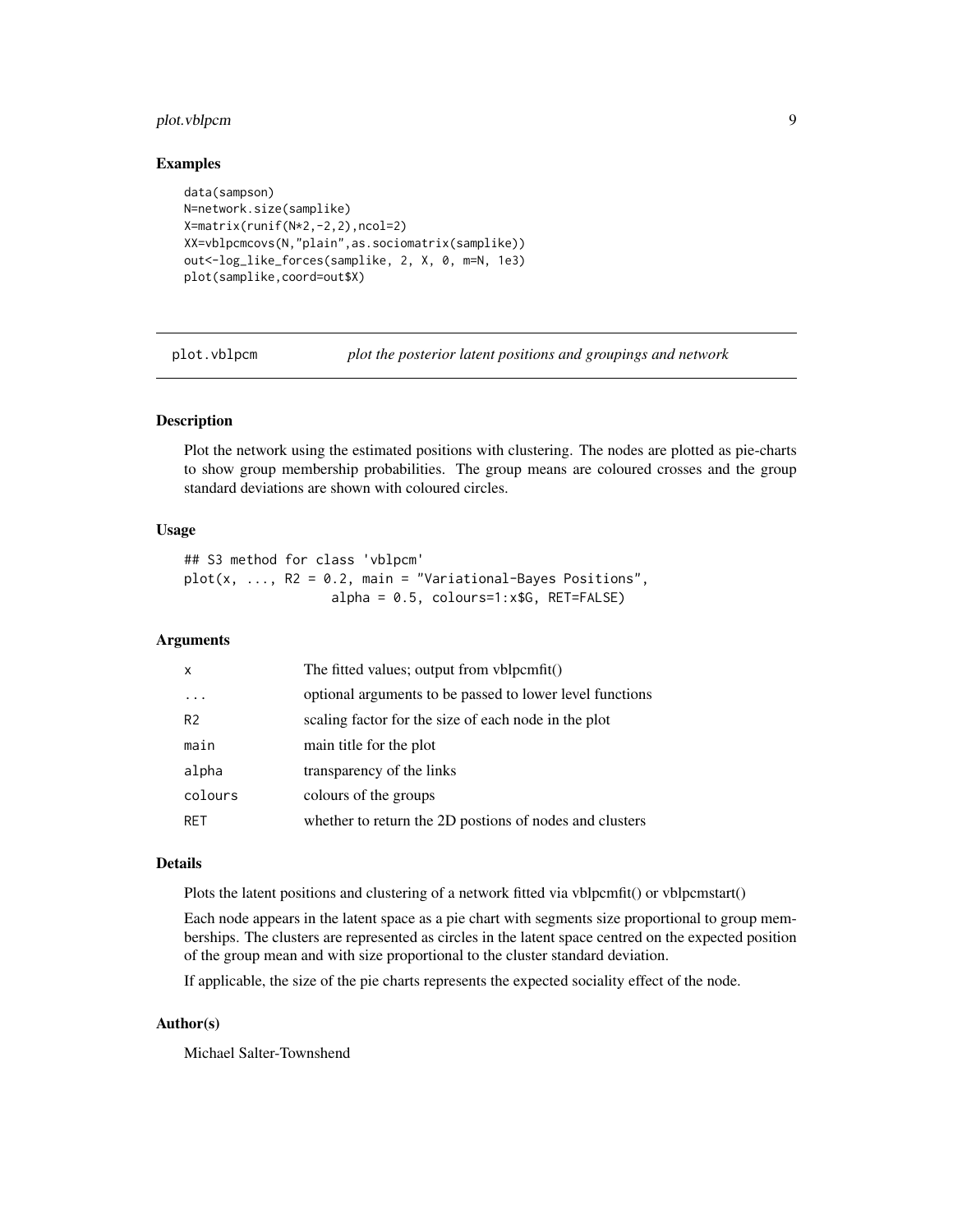# See Also

latentnet::plot.ergmm

predict.vblpcm *Find all link probabilities*

# Description

generate a matrix of link probabilities based on the fitted VB model.

# Usage

## S3 method for class 'vblpcm' predict(object, ...)

#### Arguments

| object   | The fitted values; output from vblpcmfit() |
|----------|--------------------------------------------|
| $\cdots$ | optional additional arguments.             |

# Value

The posterior predictive link probabilities given the fitted object

# Author(s)

Michael Salter-Townshend

# Examples

```
data(sampson)
v.fit<-vblpcmfit(vblpcmstart(samplike,G=3))
### create a matrix of link posterior probabilities given the fitted model
probs<-predict.vblpcm(v.fit)
# show this graphically; separation of the boxes implies a good fit to the data
boxplot(split(probs,v.fit$Y),
       ylab=expression(paste("P(",Y[i][j],"=1)")),xlab=expression(paste(Y[i][j])))
```
<span id="page-9-0"></span>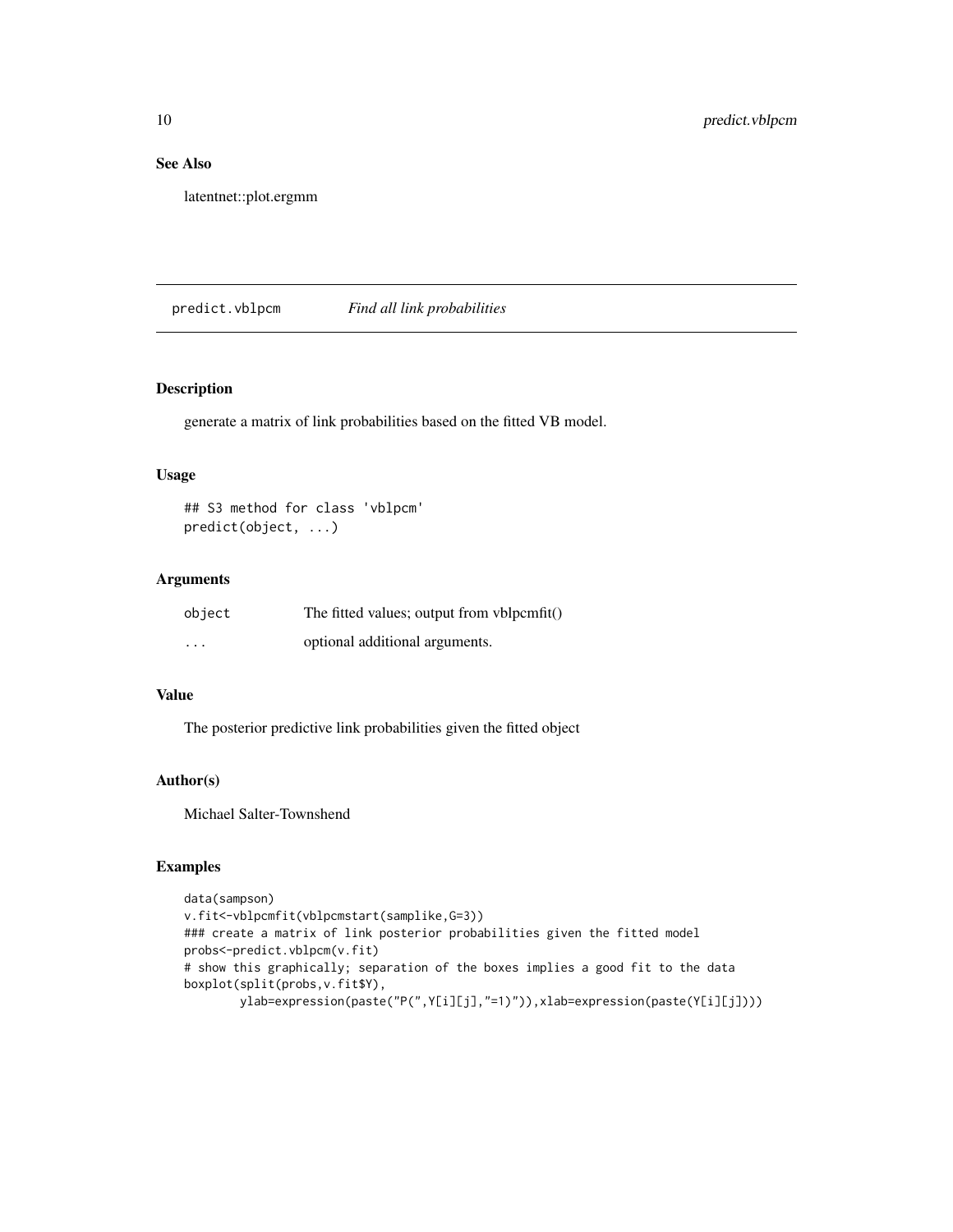<span id="page-10-0"></span>

#### **Description**

Print a vblpcm object.

#### Usage

## S3 method for class 'vblpcm'  $print(x, \ldots)$ 

#### Arguments

| X                       | The fitted values; output from vblpcmfit()               |
|-------------------------|----------------------------------------------------------|
| $\cdot$ $\cdot$ $\cdot$ | optional arguments to be passed to lower level functions |

#### Author(s)

Michael Salter-Townshend

# See Also

latentnet::print.ergmm

sampson *Cumulative network of positive affection within a monastery as a "network" object*

#### Description

Sampson (1969) recorded the social interactions among a group of monks while resident as an experimenter on vision, and collected numerous sociometric rankings. During his stay, a political "crisis in the cloister" resulted in the expulsion of four monks (Nos. 2, 3, 17, and 18) and the voluntary departure of several others - most immediately, Nos. 1, 7, 14, 15, and 16. (In the end, only 5, 6, 9, and 11 remained). Of particular interest is the data on positive affect relations ("liking"), in which each monk was asked if they had positive relations to each of the other monks.

The data were gathered at three times to capture changes in group sentiment over time. They were represent three time points in the period during which a new cohort entered the monastery near the end of the study but before the major conflict began.

Each member ranked only his top three choices on "liking". (Some subjects offered tied ranks for their top four choices). A tie from monk A to monk B exists if A nominated B as one of his three best friends at that that time point.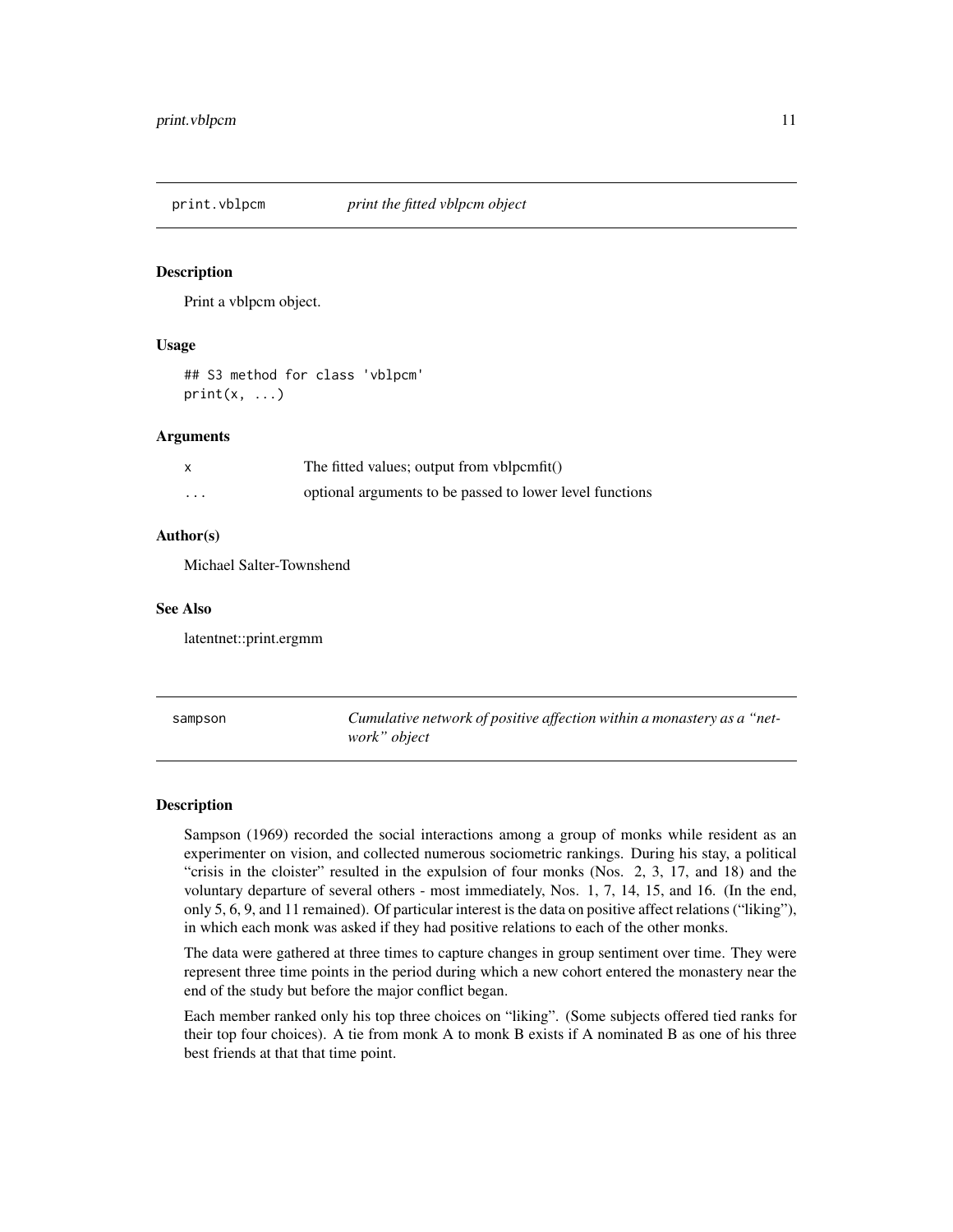samplike is the time-aggregated network. It is the cumulative tie for "liking" over the three periods. For this, a tie from monk A to monk B exists if A nominated B as one of his three best friends at any of the three time points.

This data is standard in the social network analysis literature, having been modeled by Holland and Leinhardt (1981), Reitz (1982), Holland, Laskey and Leinhardt (1983), and Fienberg, Meyer, and Wasserman (1981), Hoff, Raftery, and Handcock (2002), etc. This is only a small piece of the data collected by Sampson.

#### Usage

data(sampson)

#### Source

Sampson, S.~F. (1968), *A novitiate in a period of change: An experimental and case study of relationships,* Unpublished ph.d. dissertation, Department of Sociology, Cornell University.

#### References

White, H.C., Boorman, S.A. and Breiger, R.L. (1976). *Social structure from multiple networks. I. Blockmodels of roles and positions.* American Journal of Sociology, 81(4), 730-780.

#### See Also

network, plot.network, ergmm

#### Examples

data(sampson) plot(samplike)

simulated.network *simulated.network*

#### Description

adjacency matrix simulated from the latent position cluster model with 3 well separated groups

#### Usage

data(simulated.network)

#### Source

Michael Salter-Townshend

#### See Also

network, plot.network, VBLPCM

<span id="page-11-0"></span>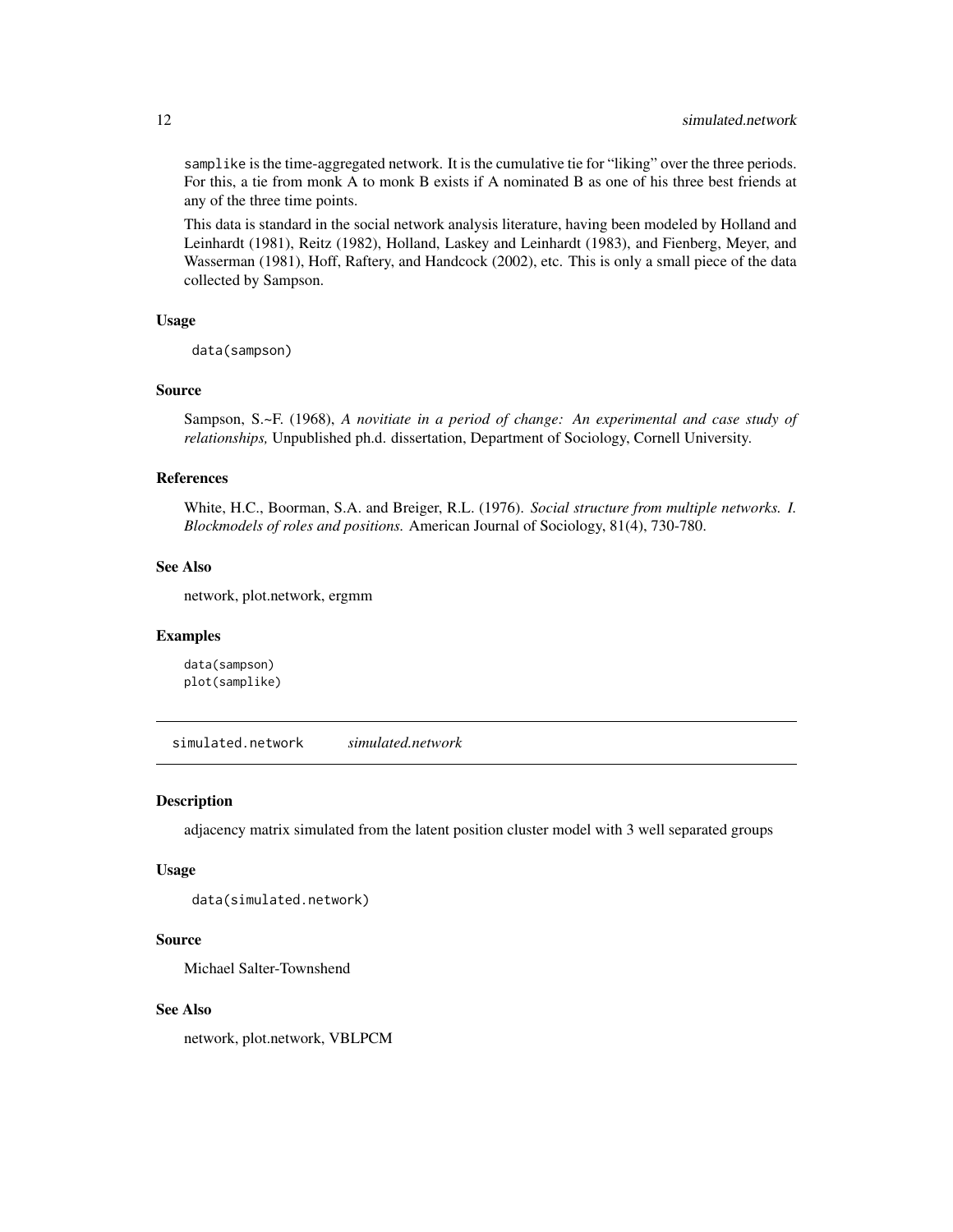<span id="page-12-0"></span>summary.vblpcm *summary of a fitted vblpcm object.*

#### Description

Summarise the output of a call to either vblpcmstart or vblpcmfit.

# Usage

```
## S3 method for class 'vblpcm'
summary(object, ...)
```
# Arguments

| object  | The fitted values; output from vblpcmstart() or vblpcmfit() |
|---------|-------------------------------------------------------------|
| $\cdot$ | optional arguments to be passed to lower level functions    |

#### Author(s)

Michael Salter-Townshend

## See Also

latentnet::summary.ergmm

vblpcmbic *calculate the BIC for the fitted VBLPCM object*

#### Description

calculate the BIC for the fitted VBLPCM object

# Usage

```
vblpcmbic(v.params)
```
# Arguments

v.params The fitted values; output from vblpcmfit()

# Details

BIC = BIC(edges | positions) + BIC(positions | clusters) w/ BIC(edges | positions) = -2 loglikelihood + (P+1)log(number of edges) and BIC(positions | clusters) as per mclust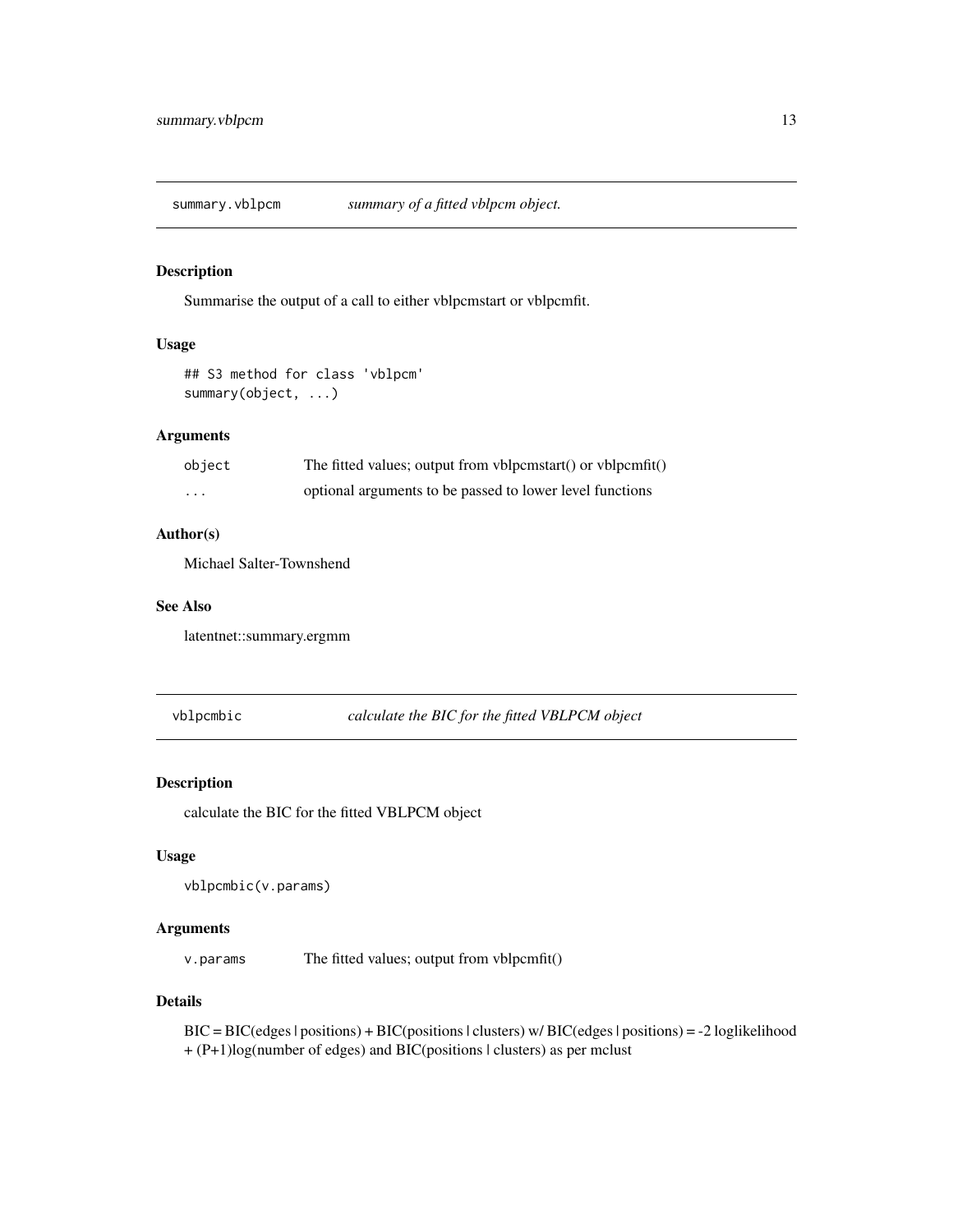# Value

The scalar value of the BIC

#### Author(s)

Michael Salter-Townshend

# References

Mark S. Handcock, Adrian E. Raftery and Jeremy Tantrum (2007). "Model-Based Clustering for Social Networks." Journal of the Royal Statistical Society: Series A (Statistics in Society), 170(2), 301-354.

# See Also

latentnet::summary.ergmm

#### Examples

```
data(sampson)
set.seed(1)
### plot the BIC for G=2,3,4 groups
gbic<-list(groups=NULL,bic=NULL)
for (g in 2:4)
 {
 v.fit<-vblpcmfit(vblpcmstart(samplike,G=g,LSTEPS=1e3),STEPS=20)
 gbic$groups[g]=v.fit$G
 gbic$bic[g]=v.fit$BIC$overall
 }
plot(gbic$groups, gbic$bic, main="BIC results", xlab="# groups", ylab="BIC", t='b')
```
vblpcmcovs *create the design matrix for the network analysis*

#### Description

Add intercept (column of ones) and degree-based covariates (if model is for sociality effects) to a user-supplied (default is NULL) edge covariates matrix of size  $N^2$  rows and C columns where C is the number of covariates. Node covariates may be converted to difference-between-pairs for edges.

#### Usage

vblpcmcovs(N, model, Y, edgecovs=NULL, sendcovs=NULL, receivecovs=NULL, socialcovs=NULL)

<span id="page-13-0"></span>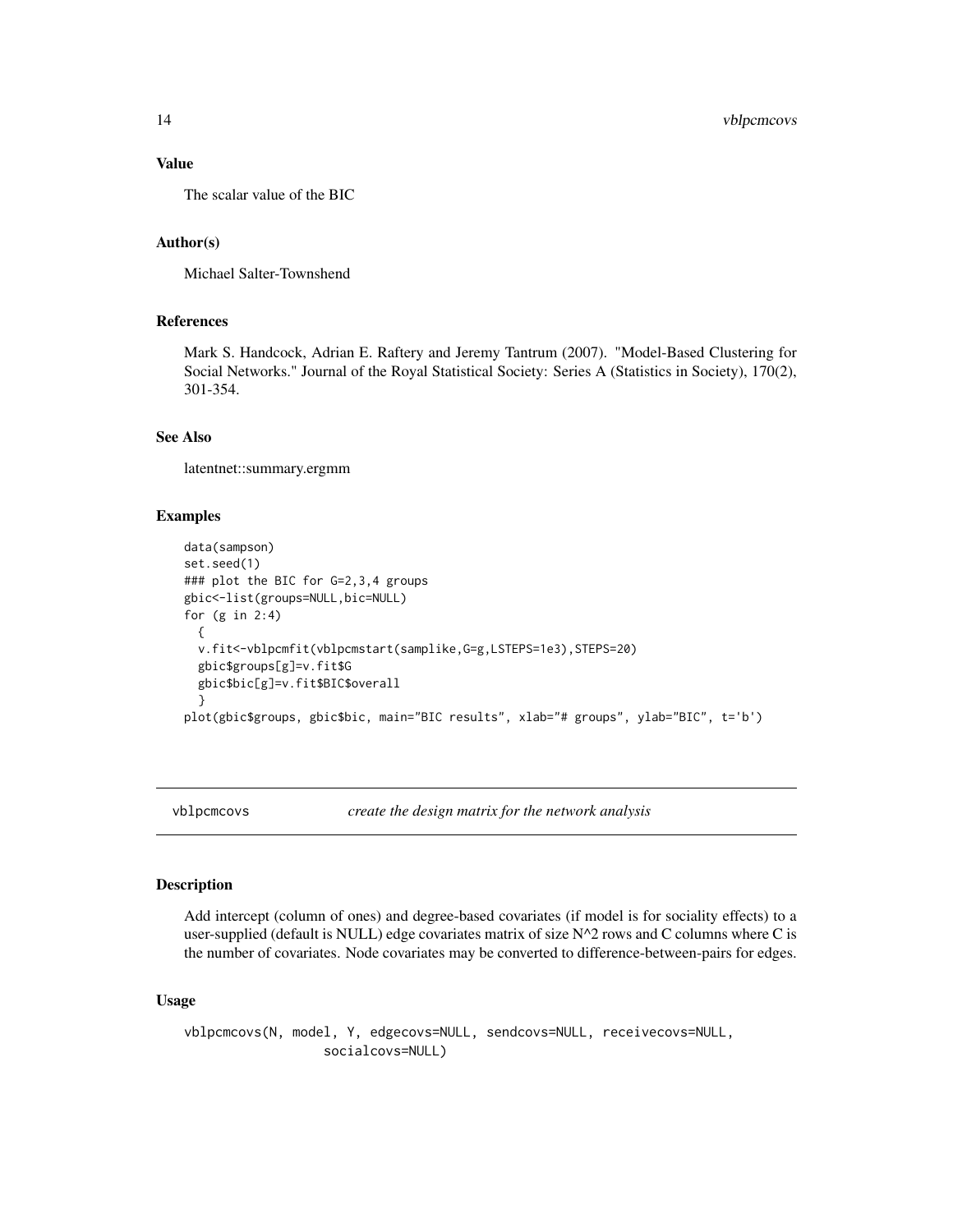# <span id="page-14-0"></span>vblpcmdrawpie 15

# Arguments

| N           | number of nodes                                                                  |
|-------------|----------------------------------------------------------------------------------|
| model       | model; may be "plain", "rreceiver", "rsender" or "rsocial". See Details.         |
| Y           | adjacency matrix                                                                 |
| edgecovs    | optional additional covariate / attribute data on the edges                      |
| sendcovs    | optional additional covariate / attribute data on the nodes for links out        |
| receivecovs | optional additional covariate / attribute data on the nodes for links in         |
| socialcovs  | optional additional covariate / attribute data on the nodes for links in and out |

# Details

Can be used to construct design matrices with edge covariates or node covariates and / or sociality effects. "rreceiver", "rsender" and "rsocial" model random social effects. Node covariates are differenced and treated as edge covariates.

# Value

An edge design matrix that is Pe x  $N^2$  and a node design matrix that is Pn x N where Pe is the number of edge covariates and Pn is the number of node covariates.

#### Author(s)

Michael Salter-Townshend

# See Also

vblpcmstart

vblpcmdrawpie *add a piechart of group memberships of a node to a network plot; taken mainly from latentnet equivalent*

#### Description

add a piechart of group memberships of a node to a network plot; taken mainly from latentnet equivalent

# Usage

vblpcmdrawpie(center,radius,probs,n=50,colours=1:length(probs))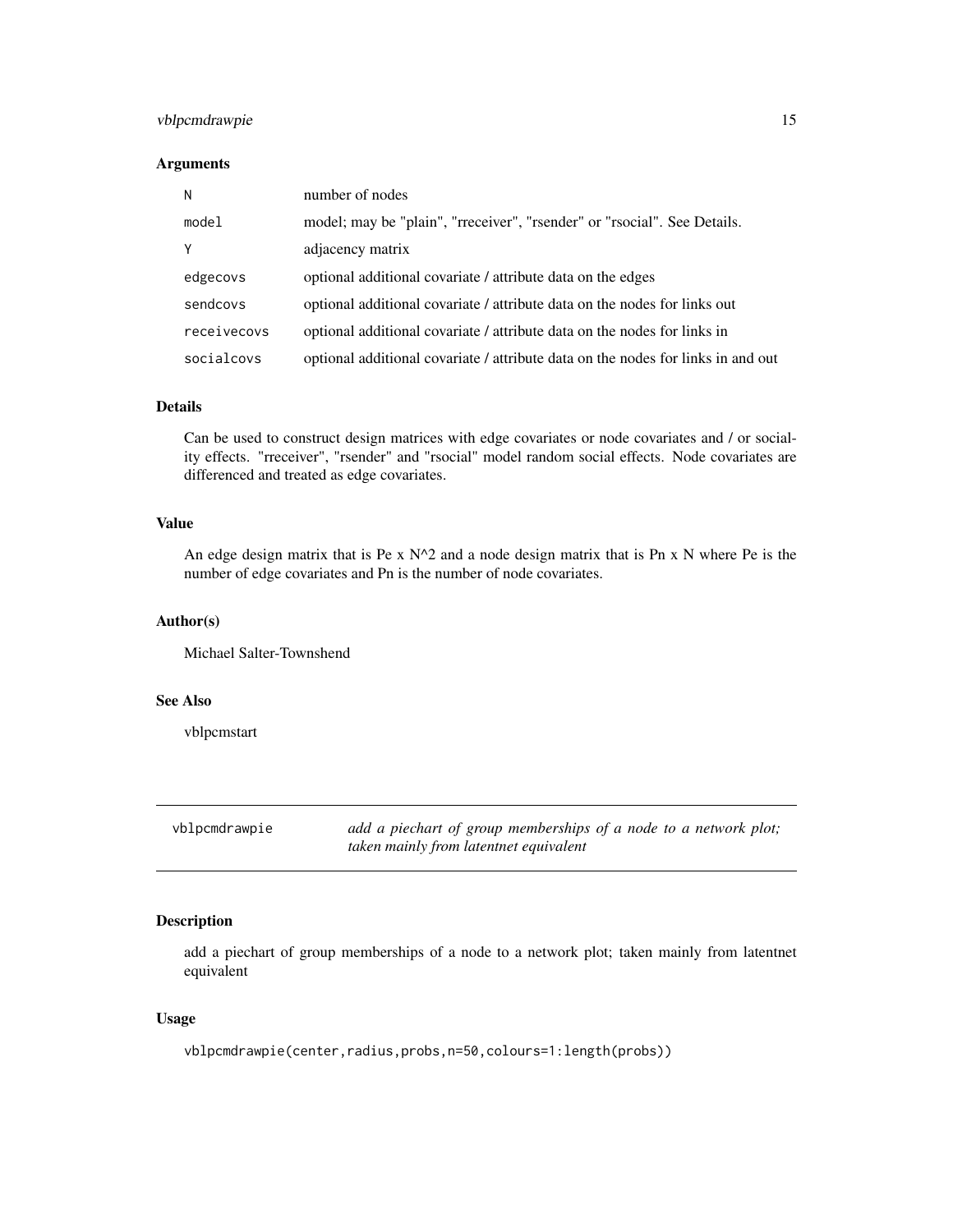<span id="page-15-0"></span>16 vblpcmfit

# Arguments

| center  | where to postion the piechart               |
|---------|---------------------------------------------|
| radius  | radius of the piechart / node               |
| probs   | probability vector of cluster memberships   |
| n       | order of polygon to approximate a circle    |
| colours | the colours used; default is from palette() |

# Note

Thanks to Pavel N. Krivitsky of the latentnet package as I copied this from there.

#### Author(s)

Michael Salter-Townshend

#### See Also

plot.vblpcm

<span id="page-15-1"></span>vblpcmfit *fit the variational model through EM type iterations*

# Description

Perform optimisation of the variational parameters of the variational approximation to the posterior for the latent position cluster model for network data.

# Usage

```
vblpcmfit(variational.start, STEPS = 50, maxiter = 100, tol=1e-6, NC=NULL,
           seed=NaN, d_vector=rep(TRUE,9))
```

| variational.start |                                                                                                                                                      |
|-------------------|------------------------------------------------------------------------------------------------------------------------------------------------------|
|                   | The starting configuration; use vblpcmstart () to generate this.                                                                                     |
| <b>STEPS</b>      | Maximum number of iterations in the main VBEM loop.                                                                                                  |
| maxiter           | Maximum number of iterations for the internal univariate optimisation loops.                                                                         |
| tol               | tolerance of change in variational parameter updates below which the algorithm<br>is deemed to have converged for that parameter.                    |
| NC.               | Number of non-links sampled in the case-control type sampler. Results in a<br>speedup but loss of accuracy.                                          |
| seed              | Optional seed for the random number generator. Supplying NaN is equivalent<br>to not supplying it. Supply a value so that results may be replicated. |
| d vector          | Optional logical vector specifying which sets of variational parameters are to be<br>updated. See Details for more information.                      |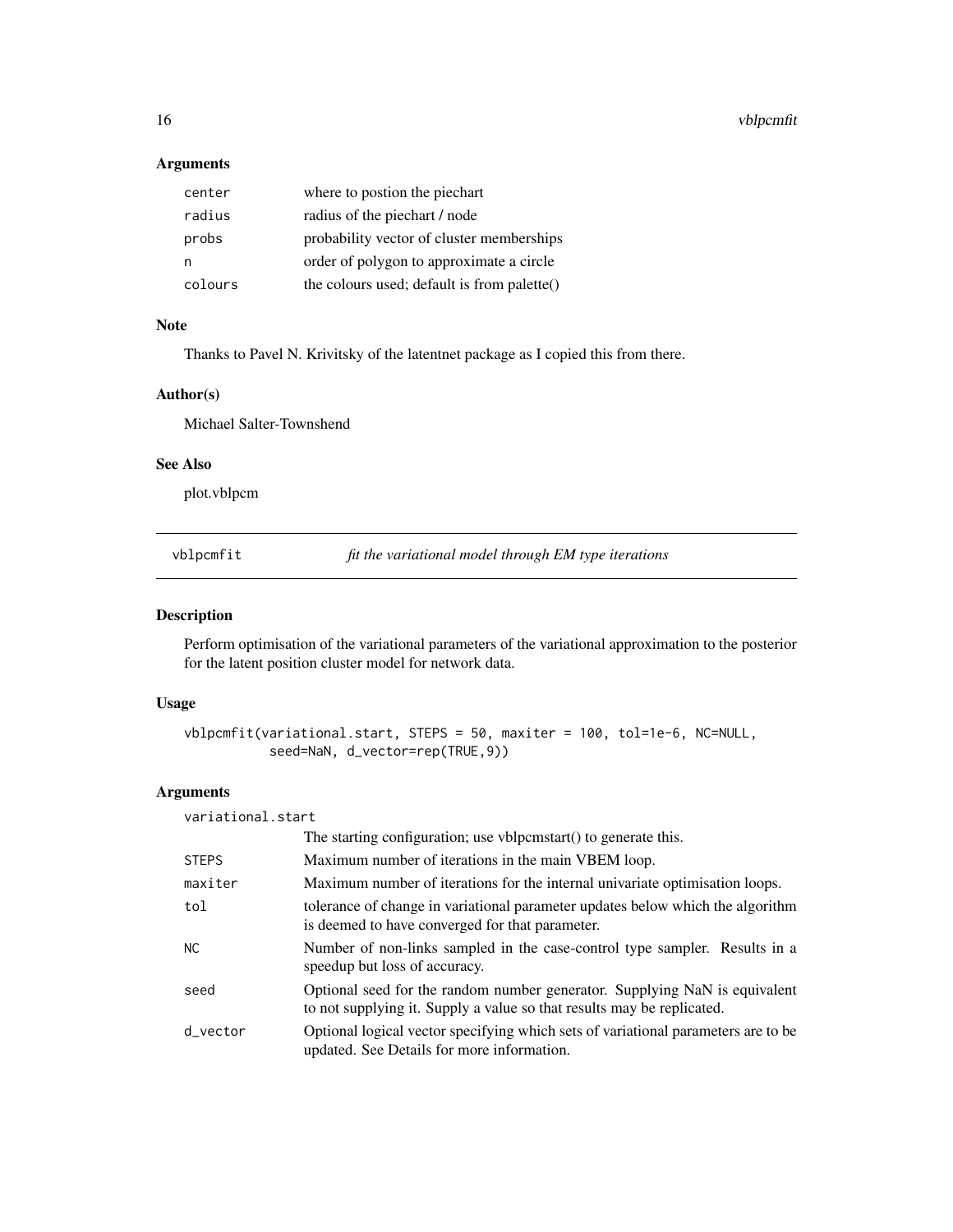# <span id="page-16-0"></span>vblpcmgroups 17

## Details

d vector is a logical vector of length 9 that can be used to select which variational parameters are held fixed and which are updated. The parameters are in the following order: z (latent positions), sigma2 (variance of latent positions), lambda (membership probability matrix), eta (cluster centres), omega2 (cluster variances), alpha (cluster specific variance of nodes), nu (Dirichlet parameter for marginal cluster probabilities), xi (likelihood intercept term mean), psi2 (likelihood intercept term variance).

# Value

A v.params list containing the fitted variational parameters for the latent positions, clustering membership probabilities, etc. conv indicated whether convergence was obtained within the specified number of iterations.

#### Author(s)

Michael Salter-Townshend

# References

Michael Salter-Townshend and Thomas Brendan Murphy (2009). "Variational Bayesian Inference for the Latent Position Cluster Model." Workshop on Analyzing Networks and Learning with Graphs. Neural Information Processing Systems.

## See Also

vblpcmstart, latentnet::ergmm

vblpcmgroups *list the maximum VB a-posteriori group memberships.*

#### Description

Prints to screen the most likely a-posteriori membership of each node.

# Usage

```
vblpcmgroups(v.params, colours)
```
#### Arguments

| v.params | The fitted values; output from vblpcmfit() |
|----------|--------------------------------------------|
| colours  | The colours to be used.                    |

# Value

Prints to screen of the most probable group membership for each node.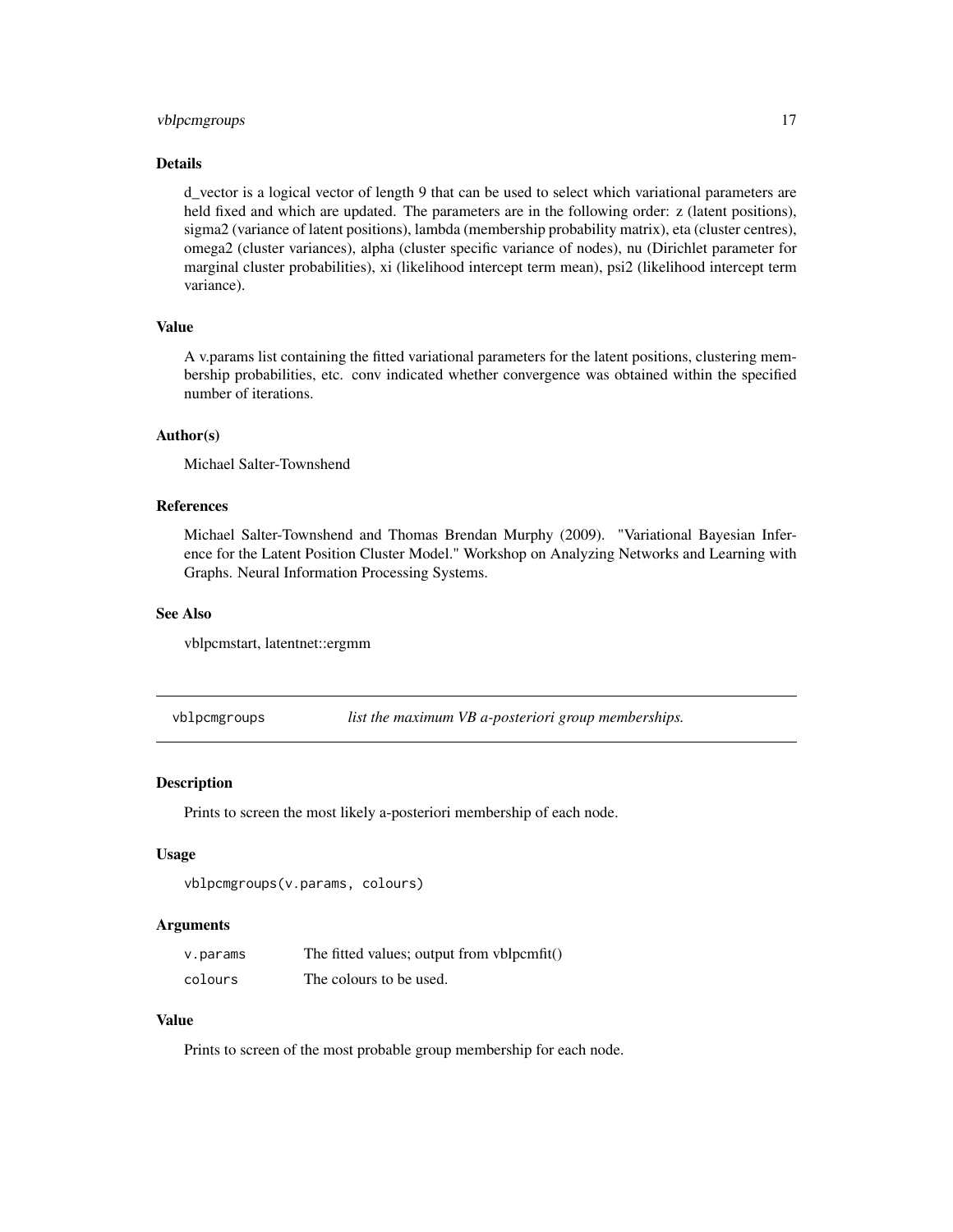# Author(s)

Michael Salter-Townshend

vblpcmKL *print and returns the Kullback-Leibler divergence from the fitted vblpcm object to the true LPCM posterior*

# Description

print and returns the Kullback-Leibler divergence from the fitted vblpcm object to the true LPCM posterior

# Usage

vblpcmKL(x)

#### Arguments

x The fitted values; output from vblpcmfit() or vblpcmstart()

# Details

The normalising constant of the posterior is unknown and therefore the Kullback-Leibler divergence is missing a constant.

#### Author(s)

Michael Salter-Townshend

vblpcmroc *ROC curve plot for vblpcmfit*

# Description

Plot a Receiver Operating Curve to show model fit in terms of link prediction.

# Usage

vblpcmroc(v.params, NUM=100)

| v.params   | The fitted values; output from vblpcmfit() |
|------------|--------------------------------------------|
| <b>NUM</b> | The number of intervals on the roc curve   |

<span id="page-17-0"></span>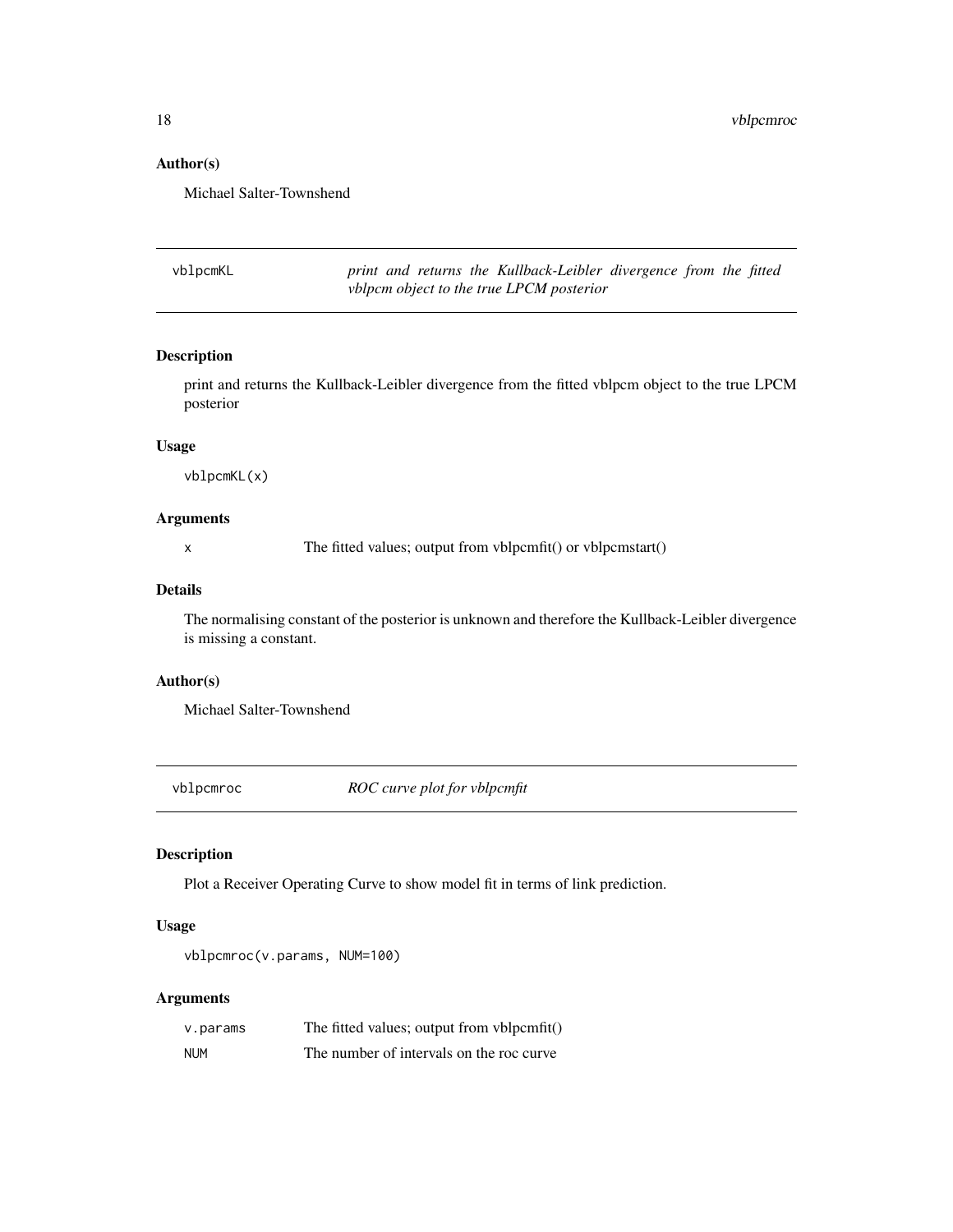# <span id="page-18-0"></span>vblpcmstart 19

# Details

A threshold is varied between zero and one. At each point the probability of a link between all pairs of nodes is calculated on the v.params argument containing a fitted vblpcm object. If greater than the threshold the link is "predicted" present, else it is "predicted" absent. A plot of the proportion of true and false positives for each threshold value is thus obtained.

# Value

The Area Under the Curve (AUC). The closer to 1 the better the fit.

#### Author(s)

Michael Salter-Townshend

<span id="page-18-1"></span>

| vblpcmstart | Generate sensible starting configuration for the variational parameter |
|-------------|------------------------------------------------------------------------|
|             | set.                                                                   |

#### Description

Uses fast methods to generate sensible and coherent values for the parameters of the variational method. There are returned as a list and that list may be passed directly to vblpcmfit(). User specification of the configuration is recommended as tweaks to this list only.

#### Usage

```
vblpcmstart(g.network,G=1,d=2,LSTEPS=5e3,model="plain", CLUST=0, B=NULL,
           lcc=TRUE, edgecovs=NULL,sendcovs=NULL,receivecovs=NULL,
           socialcovs=NULL,START="FR", seed=NaN)
```

| g.network     | a network object                                                                                                        |
|---------------|-------------------------------------------------------------------------------------------------------------------------|
| G             | Desired number of groups                                                                                                |
| d             | Desired dimensionality of the latent space                                                                              |
| <b>LSTEPS</b> | Number of steps in the log-likelihood forces algorithm                                                                  |
| model         | model specified as "plain", "rreceiver", "rsender" or "rsocial". See vblpcmcovs<br>for details.                         |
| <b>CLUST</b>  | degree of push to clustering at the start                                                                               |
| <sub>B</sub>  | default intercept value                                                                                                 |
| lcc           | logical indicator. TRUE => analyze largest connected component of g.network<br>only FALSE => analyze the whole network. |
| edgecovs      | optional edge covariates.                                                                                               |
| sendcovs      | optional sender node covariates.                                                                                        |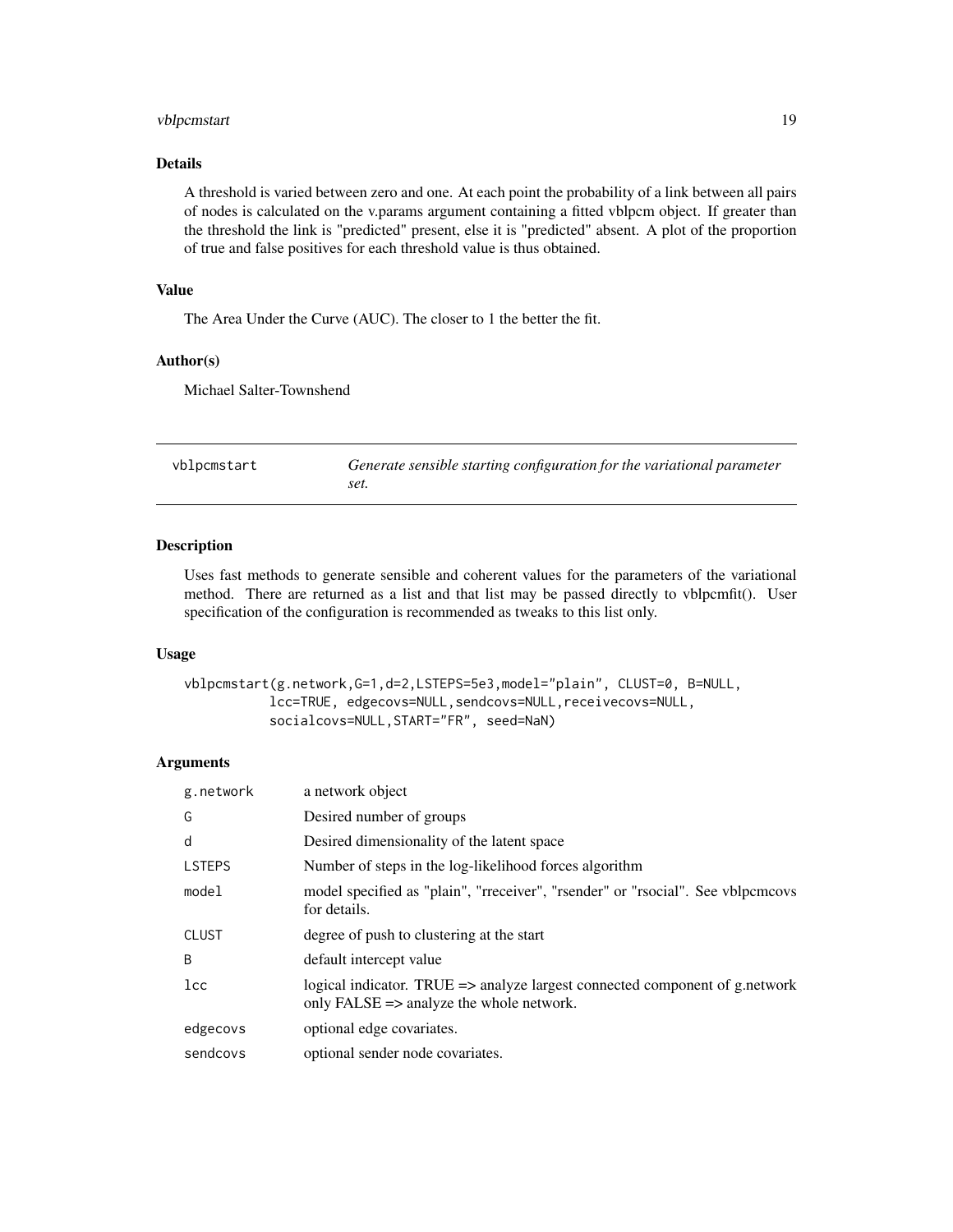<span id="page-19-0"></span>

| receivecovs  | optional receiver node covariates.                                                                                                                                              |
|--------------|---------------------------------------------------------------------------------------------------------------------------------------------------------------------------------|
| socialcovs   | optional sociality node covariates.                                                                                                                                             |
| <b>START</b> | what to start the initial positions with. "FR" for Fruchterman-Reingold. "geodesic"<br>for geodesic distances. "laplace" for using the Graph Laplacian. "random" for<br>random. |
| seed         | Optional seed for the random number generator in R. Equivalent to using set, seed(seed).<br>The default NaN value does not call set.seed().                                     |

# Value

A v.params list containing the latent positions, clustering membership probabilities, etc.

# Author(s)

Michael Salter-Townshend

# See Also

vblpcmfit, vblpcmcovs

# Examples

```
data(sampson)
```

```
### plot the mean posterior positions with initial estimations for variational parameters
plot(vblpcmstart(samplike,G=3),main="Sampson's Monks: VB Initial Values")
### plot the mean posterior positions with final estimations for variational parameters
plot(vblpcmfit(vblpcmstart(samplike,G=3)),main="Sampson's Monks: VB Solution")
```
Y\_to\_E *calculate the edgelist for a given adjacency matrix*

#### Description

calls C code to quickly transform from adjacency to edgelist

# Usage

Y\_to\_E(N, NE, directed, Y)

| N        | number of nodes                                                     |
|----------|---------------------------------------------------------------------|
| NE.      | number of edges                                                     |
| directed | logical indicator of directedness; TRUE=>directed FALSE=>undirected |
|          | input adjacency matrix                                              |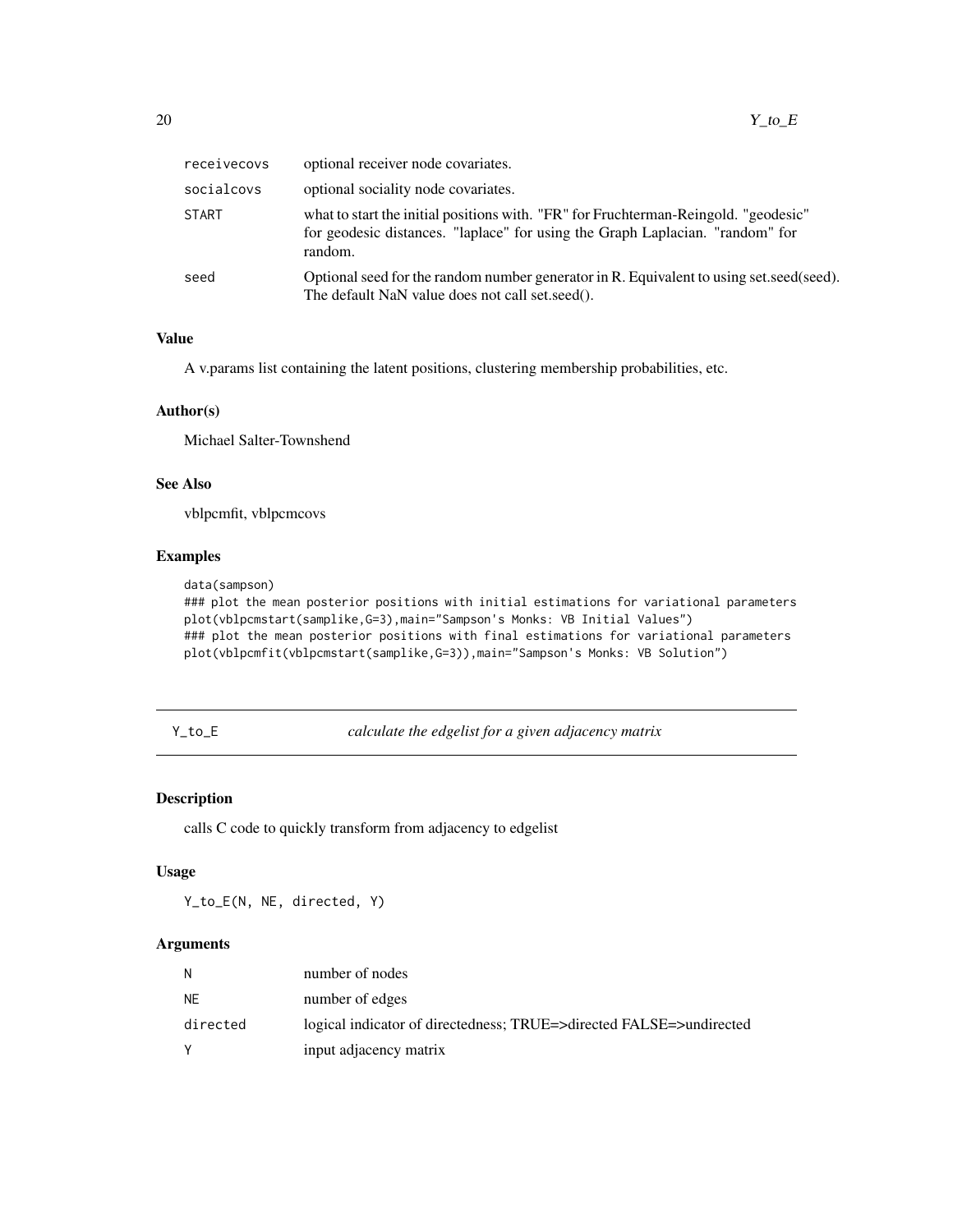#### <span id="page-20-0"></span> $Y_{\text{tot}}$  and  $Y_{\text{tot}}$  and  $Y_{\text{tot}}$  and  $Y_{\text{tot}}$  and  $Y_{\text{tot}}$  and  $Y_{\text{tot}}$  and  $Y_{\text{tot}}$  and  $Y_{\text{tot}}$  and  $Y_{\text{tot}}$  and  $Y_{\text{tot}}$  and  $Y_{\text{tot}}$  and  $Y_{\text{tot}}$  and  $Y_{\text{tot}}$  and  $Y_{\text{tot}}$  and  $Y_{\text{tot}}$  and  $Y_{\text{tot}}$  a

# Value

An edgelist matrix E of size NE x 2

# Author(s)

Michael Salter-Townshend

# See Also

edgelist, E\_to\_Y

Y\_to\_M *calculate the missing edges as an edgelist from an adjacency matrix with NaNs indicating missing links*

# Description

uses C code to quickly find all pairs of nodes for which we do not know whether there is a link or not, given an adjacency matrix with NaNs indicating unknown / unobserved linkage

#### Usage

Y\_to\_M(N, NM, directed, Y)

# Arguments

| N         | number of nodes                                                     |
|-----------|---------------------------------------------------------------------|
| <b>NM</b> | number of missing edges                                             |
| directed  | logical indicator of directedness; TRUE=>directed FALSE=>undirected |
|           | input adjacency matrix                                              |

# Value

A matrix of missing edges M

# Author(s)

Michael Salter-Townshend

# See Also

Y\_to\_E, E\_to\_Y, Y\_to\_nonE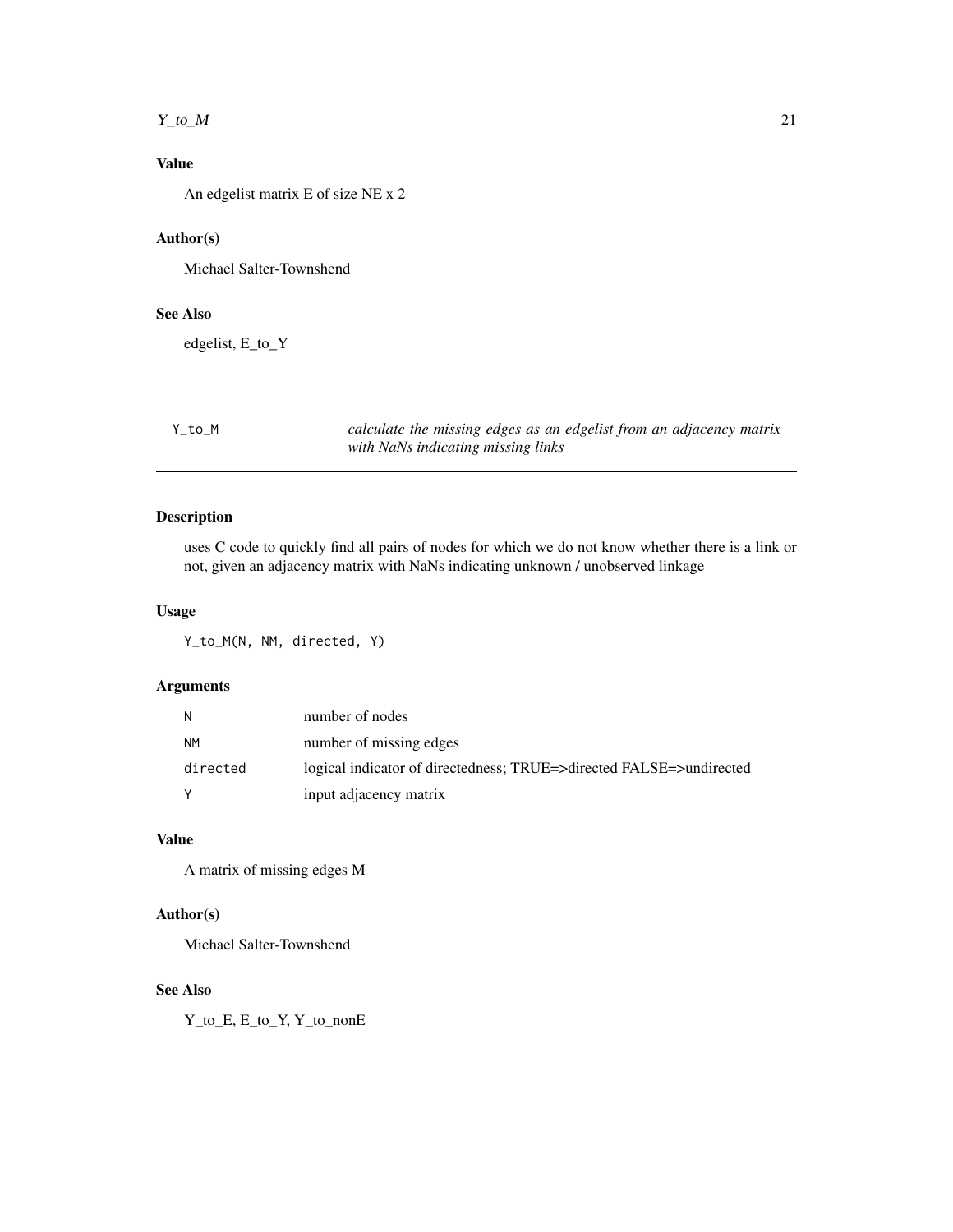<span id="page-21-0"></span>

# Description

uses C code to quickly calculate all non-edges as a two column matrix given an adjacency matrix. i.e. all zeros in the adjacency matrix will correspond to a row in the non-edgelist nonE

#### Usage

Y\_to\_nonE(N, NnonE, directed, Y)

# Arguments

| N        | number of nodes                                                     |
|----------|---------------------------------------------------------------------|
| NnonE    | number of non-edges                                                 |
| directed | logical indicator of directedness; TRUE=>directed FALSE=>undirected |
| Y        | input adjacency matrix                                              |

# Value

A matrix of the non-edges with NnonE rows and 2 columns where NnonE is the number of nonedges.

# Author(s)

Michael Salter-Townshend

## See Also

Y\_to\_E, Y\_to\_M, E\_to\_Y